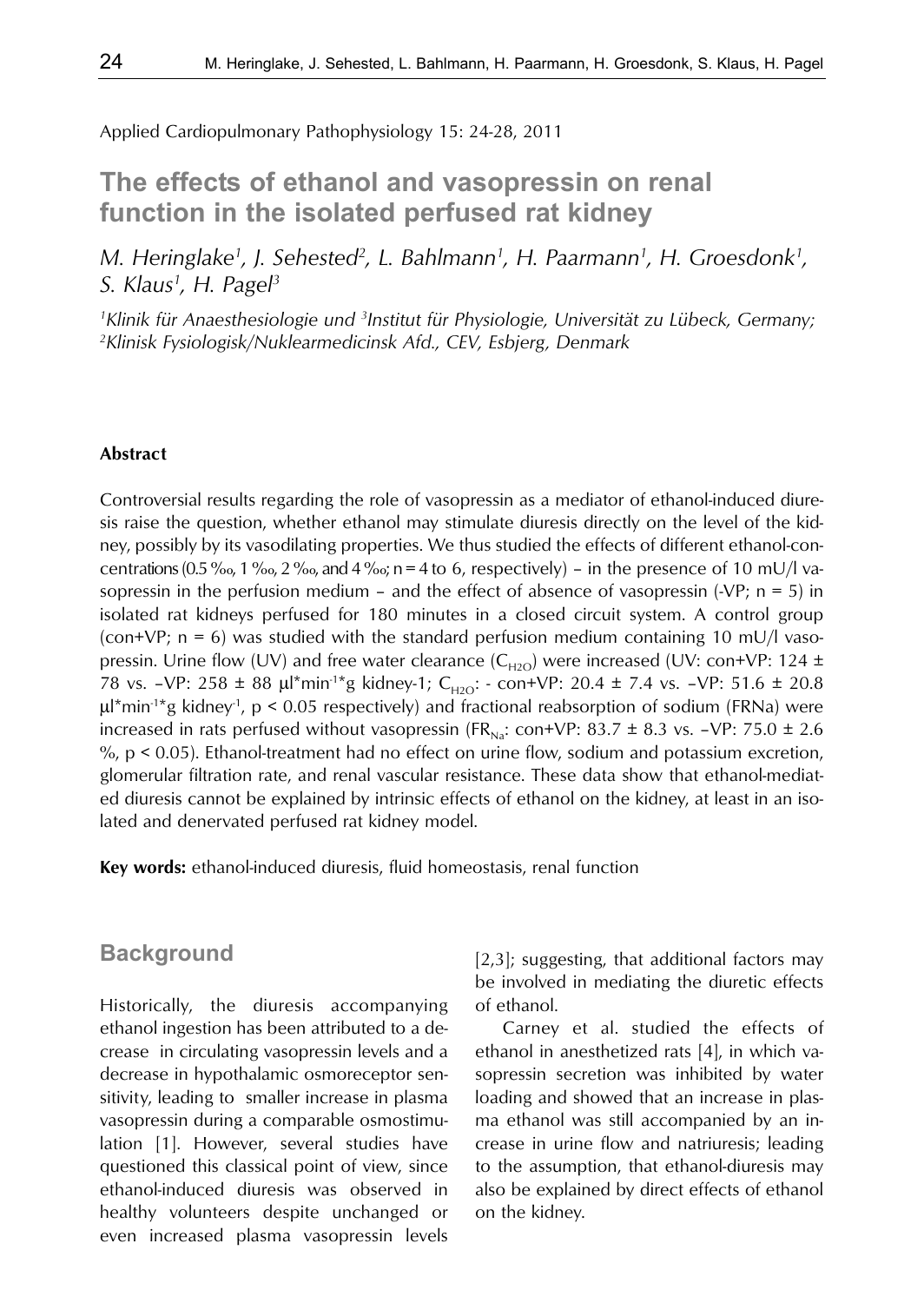Besides its diuretic effects, ethanol has been shown to have direct vasoactive properties and to induce vasodilatation in low and vasoconstriction in high concentrations in isolated vessels [5], raising the question, if the effects of ethanol on the kidney and ethanol-induced diuresis may be explained by variations in renal blood flow and/or glomerular filtration rate.

We hence hypothesized that ethanol-induced diuresis may be explained by intrinsic effects of this drug on the kidney. To test this hypothesis, we investigated the effect of different ethanol concentrations on renal functional parameters in an isolated perfused rat kidney model. Since the natriuretic and diuretic stability of our model is achieved by perfusion with vasopressin in a low concentration, we additionally studied the effects of vasopressin depletion in this in vitro model.

## **Materials and methods**

All experiments were performed in accordance with the 'Guiding Principles for Research involving Animals and Human beings'. Kidneys were obtained from adult male Sprague-Dawley rats, weighing 190 - 300 g. The animals had free access to food (Altromin 1314, Lage, Germany) and water.

The preparation of the kidneys, the components of the perfusion medium and the experimental setup have been reported in detail previously [6]. In brief, kidneys were harvested from rats anesthetized with pentobarbital (60 mg/kg BW i.p.). The right kidneys were used for perfusion, the left kidneys were decapsulated and weighed for the calculation of renal functional parameters.

Kidneys were perfused with an amino acid- and substrate enriched Krebs-Henseleit buffer containing freshly drawn human erythrocytes (hematocrit, 5%) and 60 g bovine serum albumin (BSA). Of note, our standard perfusion medium contains 10 mU $^{\star}$ l<sup>1</sup> vasopressin (Pitressin; Parke-Davis, Germany) to reduce the "wash-out of medullary hypertonicity" and to achieve greater natriuretic stability (for a detailed discussion of this model and the complete composition of the perfusion medium please see [6]).

#### *Experimental setup*

The isolated kidneys were perfused at 37° in a closed recirculation system. From the reservoir, the perfusion medium (200 ml) was pumped through a dialyzer and regenerated against 5000 ml dialysate composed like the perfusion medium except that BSA and erythrocytes were omitted. The dialyzer also served for the equilibration ("dialung") with a prewarmed and moistened gas mixture (5%  $CO<sub>2</sub>$ ; 95%  $O<sub>2</sub>$ ). In the ethanol groups, respective concentrations were achieved by adding 99% ethanol (Merck, Germany) to the perfusion medium and the dialysate.

Kidneys were perfused with a constant perfusion pressure. The pressure signal was taken for feedback regulation of the perfusion pump. Perfusion flow and pressure were recorded continuously.

#### *Experimental design*

Six series of experiments were performed: control (n = 6), ethanol  $0.5\%$  (n=5),  $1\%$  (n=6),  $2\%$  (n=4), 4  $\%$  (n=5), and a series without the standard concentration of vasopressin (n=5).

In each series kidneys were perfused for 3 hours with 100 mmHg. Measurements of renal functional parameters were performed every 30 minutes by sampling urine via an ureter catheter and perfusate from the reservoir.

Urine flow (UV) was determined gravimetrically. Urinary sodium excretion  $(U_{Na}V)$ and potassium excretion  $(U_K V)$  were determined by flame photometry. Perfusion flow rate (PFR) was derived from the revelations of the perfusion pump (tacho signal). Glomerular filtration rate (GFR; determined from the clearance of inulin), free water clearance  $(C_{H2O})$ , fractional reabsorption of sodium  $(FR_{N_a})$ , and renal vascular resistance (RVR)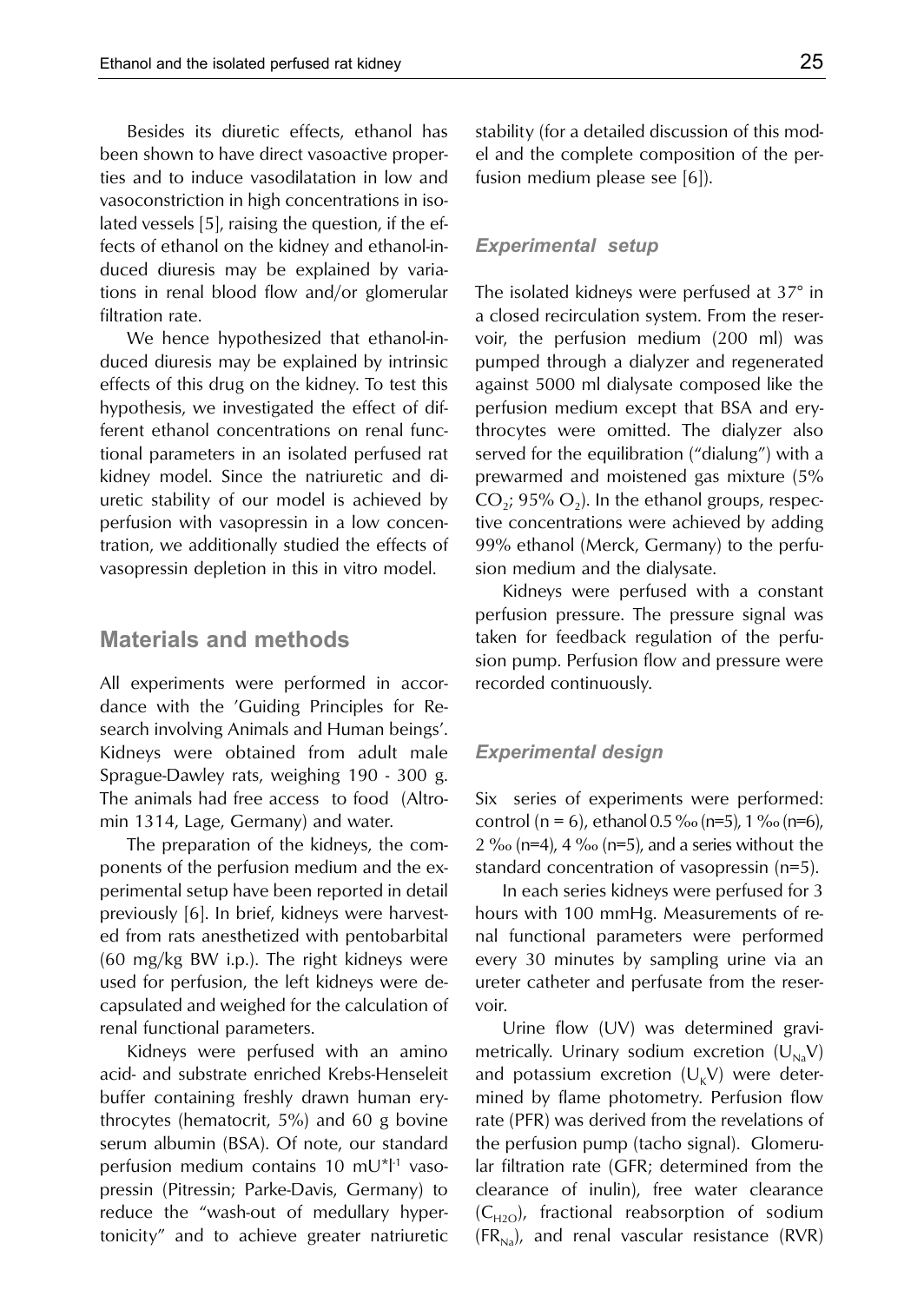were calculated according to standard formula.

#### *Statistical analyses*

Data are given as mean  $\pm$  standard deviation and are the average of six measurements during the perfusion period. Following a Kolmogorov-Smirnov test for normal distribution, differences between interventions and the control group were determined by ANOVA and posthoc Fisher's PLSD. The level of statistical significance was set to p < 0.05.

# **Results**

Ethanol treatment had no significant effect on renal functional parameters (table 1). PFR tended to be lower ( $p = 0.053$ ) and RVR to be higher ( $p = 0.07$ ) in the 4 ‰ ethanol group in comparison with the control group.

In contrast, UV and  $C_{H2O}$  were significantly higher and  $FR_{\text{Na}}$  was lower in the vasopressin depleted group in comparison with the control group (table 1).

# **Discussion**

The present study was designed to investigate the effects of ethanol treatment on renal functional parameters to determine, if the alcohol-induced diuresis may be explained by intrinsic effects of ethanol on the kidney. The vasodilating properties of ethanol are well known and have been related to variations in cytosolic calcium [5]. In vivo, ethanol has been shown to induce an increase in digital arterial blood flow, a decrease in forearm pulsed-wave-velocity [7] and an increase in splanchnic blood flow [8]. Hence we hypothesized that the renal effects of ethanol may – at least in part – be mediated by vasodilatation, i.e. an increase in renal blood flow and/or variations in glomerular hemodynamics.

The results of the present study – performed in a well established in vitro model [6] with several ethanol concentrations – cleary show, that ethanol per se has no diuretic and

**control +VP n=6 0.5 ‰ ethanol +VP n=5 1 ‰ ethanol +VP n=6 2 ‰ ethanol +VP n=4 4 ‰ ethanol +VP n=5 - VP n=5** UV,  $\mu$ <sup>\*</sup> min<sup>-1\*</sup>g<sup>-1</sup> | 124±78 | 169±76 | 122±49 | 117±73 | 105±46 | 258±88\*  $U_{N_1}$ V,  $\mu$ mol\* min<sup>-1\*</sup>g<sup>-1</sup> | 15.8±10.9 | 22.4±10.9 | 16.0±7.5 | 14.2±10.1 | 13.3±6.2 | 24.8±8.3  $U_k$ V,  $\mu$ mol\* min<sup>-1\*</sup>g<sup>-1</sup> 3.0±0.6 3.8±1.1 3.1±0.7 3.22±1.3 2.5±0.8 2.9±1.0  $\mathsf{FR}_\mathsf{Na},\ \% \hspace{1.5cm} | \hspace{.25cm} 83.7\pm8.3 \hspace{.25cm} | \hspace{.25cm} 78.4\pm3.6 \hspace{.25cm} | \hspace{.25cm} 78.4\pm7.8 \hspace{.25cm} | \hspace{.25cm} 85.1\pm7.5 \hspace{.25cm} | \hspace{.25cm} 80.8\pm5.4 \hspace{.25cm} | \hspace{.25cm} 75.0\pm2.6^* \hspace{.25cm} | \hspace{.25cm} 75.0\pm2.6$ GFR, μ<sup>\*</sup> min<sup>-1\*</sup>g<sup>-1</sup> | 675±161 | 752±246 | 546±135 | 651±168 | 549±133 | 669±227 PFR, ml\* min<sup>-1\*</sup>g<sup>-1</sup> | 18.5±6.3 | 16.8±2.2 | 17.7±2.8 | 17.4±2.2 | 13.6±2.2 | 17.3±5.2 RVR, mmHg\*min<sup>-1\*</sup>g<sup>-1</sup> 6.1±2.2 6.0±0.7 5.8±1.0 5.9±0.7 7.9±1.9 6.3±2.1  $C_{H2O}$ ,  $\mu$ <sup>\*</sup>min<sup>-1\*</sup>g<sup>-1</sup>  $-20.4\pm7.4$   $-25.6\pm10.9$   $-19.4\pm5.8$   $-22.2\pm20.1$   $-14.6\pm4.3$   $-51.6\pm20.8$ <sup>\*</sup>

*Table 1: Renal function in isolated rat kidneys perfused with a standard concentration of vasopressin (10 mU\* l-1) and different concentrations of ethanol, and in the absence of vasopressin.*

Values are mean ± SD and are the average of six measurements performed throughout the perfusion period of 180 min. g: gramm kidney weight; UV: urine flow; U<sub>Na</sub>V: urinary excretion of sodium; U<sub>K</sub>V: Urinary excretion of potassium; FRNa,fractional reabsorption of sodium; GFR: glomerular filtration rate ((inulin clearance); PFR: perfusion flow rate. \*: significant difference in comparison with the control group (p < 0.05). ANOVA with posthoc Fisher's PLSD.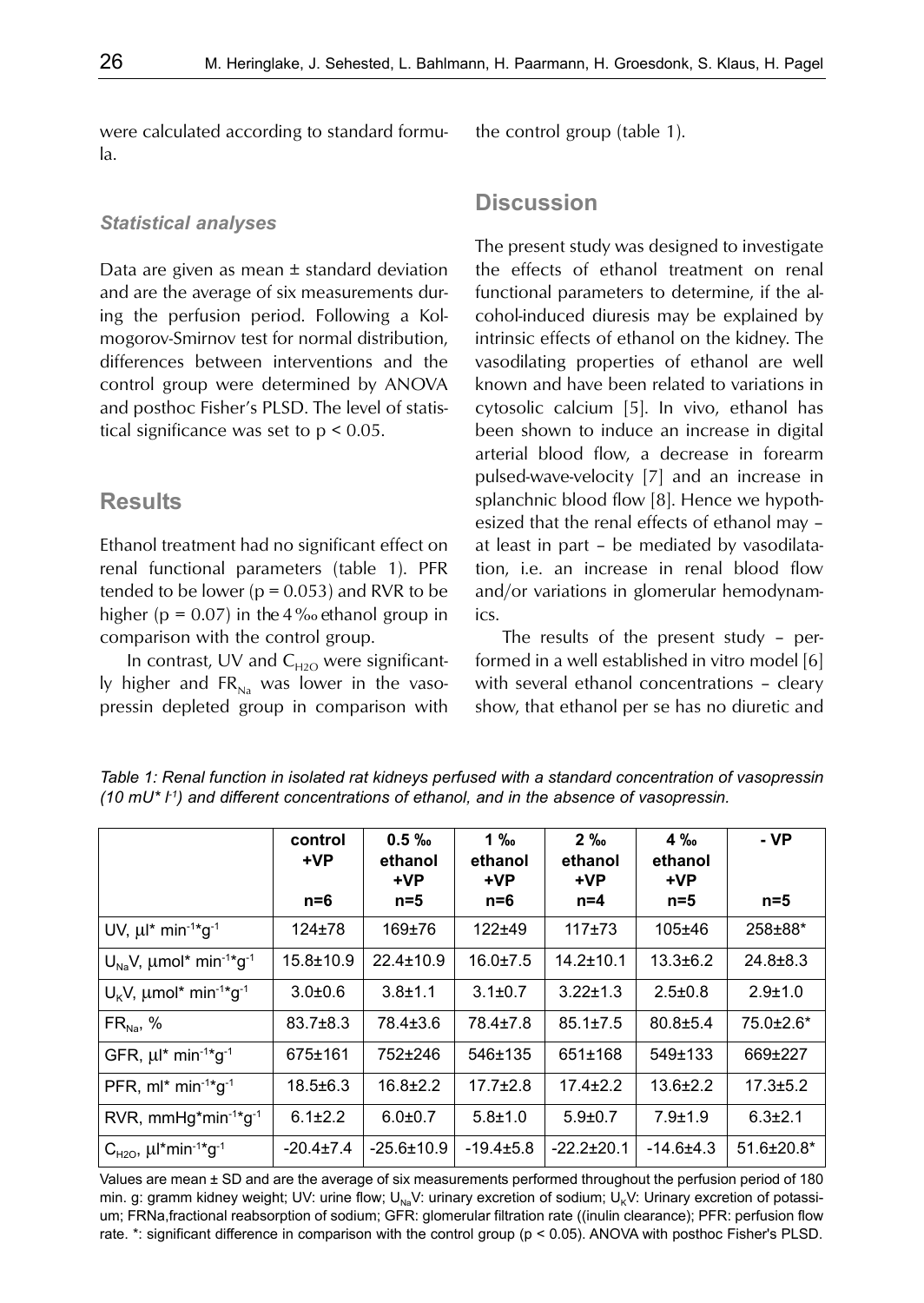vasodilating properties in the isolated rat kidney. In contrast, with higher concentrations, a trend towards a reduction in renal blood flow and – consecutively – an increase in renal vascular resistance was observed; the latter being in line with observations in vitro in isolated vessels [5].

The findings in the kidneys treated with ethanol contrast with our observations made in the vasopressin – depleted group, in which a clear cut increase in urine flow and free water clearance and a reduction in fractional sodium reabsorption was noted, showing that this model is indeed reactive to the hormonal mechanisms which for long have been assumed to be the pathophysiological basis of ethanol-induced diuresis [1].

In their classical study, Eisenhofer and Johnson observed a decrease in plasma vasopressin levels following the ingestion of 75 ml ethanol and a – timely related – increase in free water clearance, suggesting, that alcoholinduced diuresis may indeed be linked to a decrease in circulating vasopressin levels [1]. These findings were confirmed by Leppaluoto and coworkers, which additionally showed, that the plasma levels of atrial natriuretic peptide are also decreased after ethanol-ingestion in healthy volunteers [9].

In contrast, a more recent study failed to detect a decrease in plasma vasopressin levels in water loaded subjects despite orally ingested alcohol inducing an increase in urine flow [2]. Comparable observations were made by Colantonio and coworkers and by our group ([3] and unpublished observations); suggesting that additional factors may be involved in mediating alcohol-induced diuresis.

Despite the fact that the data of the present study clearly show, that ethanol has no direct effects on the kidney in vitro, this does of course not rule out possible indirect effects of ethanol in vivo. Since renal sympathetic nerve activity contributes markedly to renal vascular tone in vivo [10] and ethanol ingestion has been linked to variations in sympathetic tone, which is initially decreased immediately after ethanol ingestion [11], the possibility arises, that – at least a part of the diuretic response during ethanol-diuresis – may be linked to an inhibition of efferent renal sympathetic nerve traffic. Whether this assumption is correct, can however only be clarified in denervation experiments in awake animals and awaits further study.

In conclusion the data presented in this study – investigating for the first time the effects of ethanol in an isolated perfused rat kidney model – do not support a direct role of ethanol on the kidney; suggesting that ethanol-diuresis cannot be explained by intrinsic effects of this drug on the level of the isolated and denervated kidney.

## **Acknowledgements**

We gratefully acknowledge the technical assistance of Urzula Frackowski and Hannelore Dünnebeil. We thank our institutional statistician, Michael Hüppe, PhD, for continuous support throughout the study.

### **References**

- 1. Eisenhofer G, Johnson RH. Effect of ethanol ingestion on plasma vasopressin and water balance in humans. Am J Physiol 1982; 242: R522-527
- 2. Taivainen H, Laitinen K, Tahtela R, Kilanmaa K, Valimaki MJ. Role of plasma vasopressin in changes of water balance accompanying acute alcohol intoxication. Alcohol Clin Exp Res 1995; 19: 759-762
- 3. Colantonio D, Casale R, Desiati P, De Michele G, Mammarella M, Pasqualetti P. A possible role of atrial natriuretic peptide in ethanol-induced acute diuresis. Life Sci 1991; 48: 635-642
- 4. Carney SL, Gillies AH, Ray CD. Acute effect of ethanol on renal electrolyte transport in the rat. Clin Exp Pharmacol Physiol 1995; 22: 629-634
- 5. Altura BM, Altura BT. Microvascular and vascular smooth muscle actions of ethanol, acetaldehyde, and acetate. Fed Proc 1982; 41: 2447- 2451